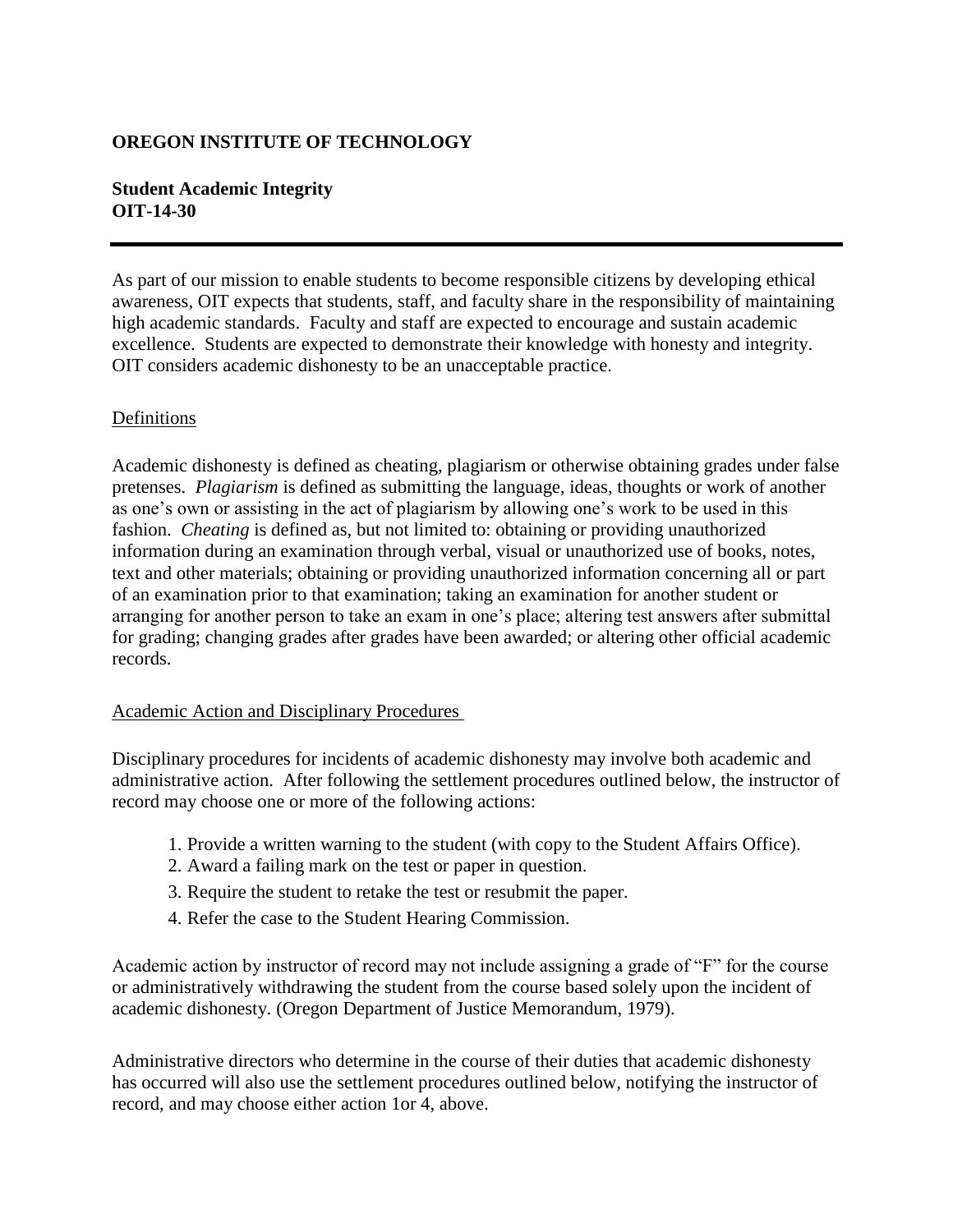All academic dishonesty cases will be reported to the Student Affairs Office. If a faculty member and/or administrative director has evidence that a student has violated the Student Academic Integrity policy, the case may be handled either through settlement or a hearing. If the student is attending OIT, the faculty member and/or administrative director must meet with the student as soon as possible after discovering the violation. After meeting with the student, the faculty member and/or administrative director will determine the appropriate procedure based on the following:

- 1. If the faculty member and/or administrative director believes that the suspected violation can be resolved under the settlement procedures, s/he will contact the Student Affairs Office to determine if the student is eligible for settlement. If a student has a prior academic dishonesty offense, s/he is not eligible for settlement.
- 2. If the student is eligible, the faculty member and/or administrative director may proceed with the settlement procedure.
- 3. If the student is not eligible for settlement, or if the faculty member or administrative director believes the suspected violation is serious enough to warrant a greater penalty than those outlined under the disciplinary procedures, the faculty member or administrative director must refer the case to the Student Hearing Commission by notifying the Student Affairs Office.

# Settlement Procedures

- 1. Faculty member and/or administrative director meets with the student and presents him/her with the allegation and evidence of the academic integrity violation.
- 2. Faculty member and/or administrative director requests an explanation from the student.
- 3. After hearing the explanation, the faculty member and/or administrative director will determine whether or not a violation has occurred. If so, s/he will fill out a settlement form noting the penalty and give a copy of the form to the student.
- 4. The student will be allowed, at most, 48 hours to consider and seek advice on whether to admit guilt and accept the penalty by signing the form.
- 5. If the student agrees to sign, the original must be signed in the faculty member's or administrative director's presence.
- 6. If settlement is reached, the faculty member and/or administrative director imposes the penalty and delivers the settlement form in a "confidential" envelope to the Student Affairs Office who keeps a record of offenses. The student is given a copy of the form.
- 7. If the student refuses to meet with the instructor or administrative director, the faculty member and/or administrative director must forward the form to the Student Affairs Office.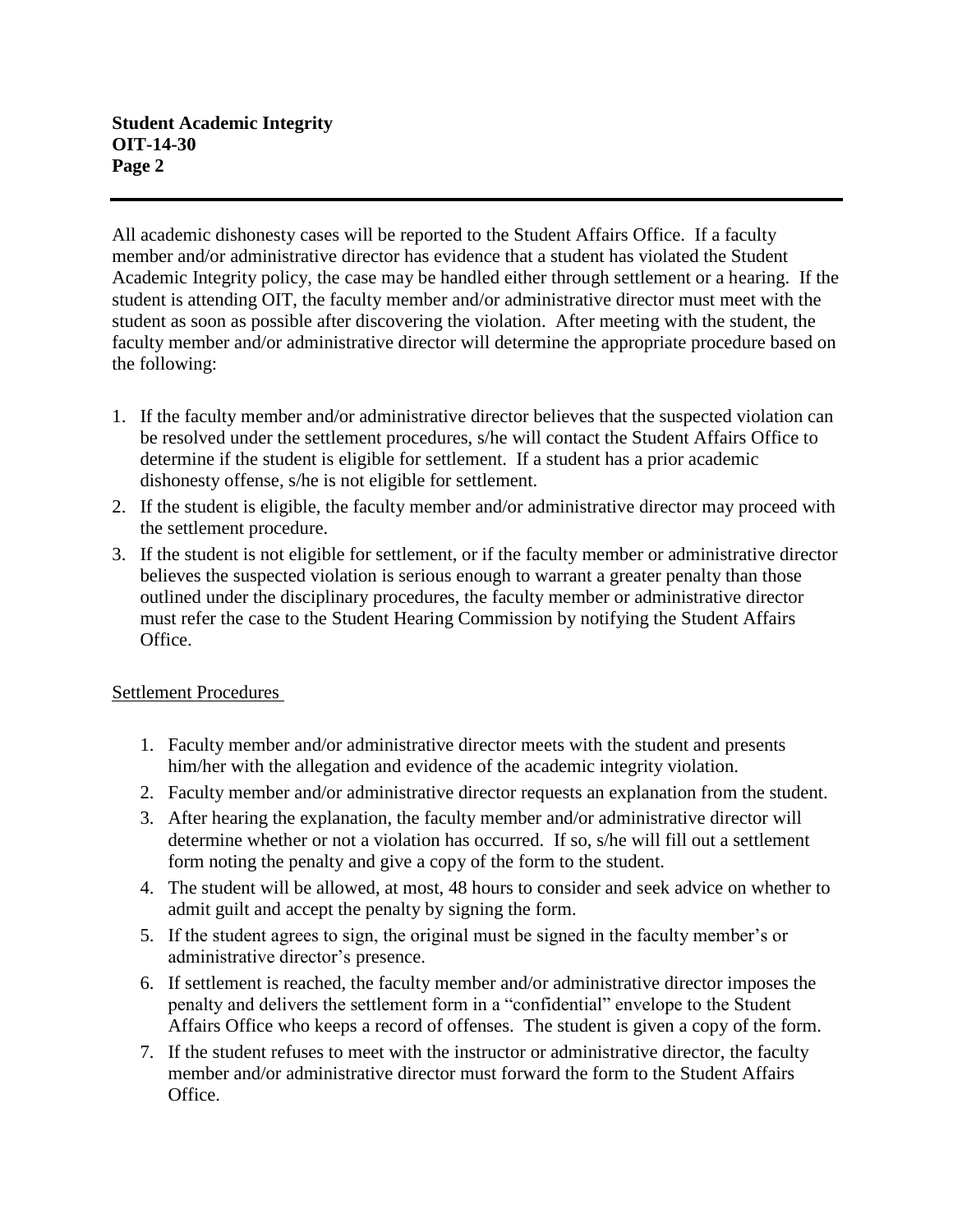- 8. If during the meeting the student neither admits guilt nor agrees with the penalty and signs the settlement form accordingly, the faculty member and/or administrative director must forward the form to the Student Affairs Office.
- 9. Students have the right to file an appeal as outlined in the Student Handbook.

# Record Keeping

All Academic Dishonesty Settlement forms must be forwarded to the Student Affairs Office. *Standards of conduct are authorized by Oregon State Board of Higher Education Administrative Rules, Chapter 580, Division 22, Section 0045, and by concurrent action of the ASOIT and the Faculty Senate with the approval of the President of the College acting on behalf of the Oregon State Board of Higher Education.*

Recommended by:

Faculty Senate – October 7, 2004 Academic Council – June 7, 2004 President's Council – June 8, 2004

Approved: */s/ Martha Anne Dow* Martha Anne Dow, President

Date: October 11, 2004